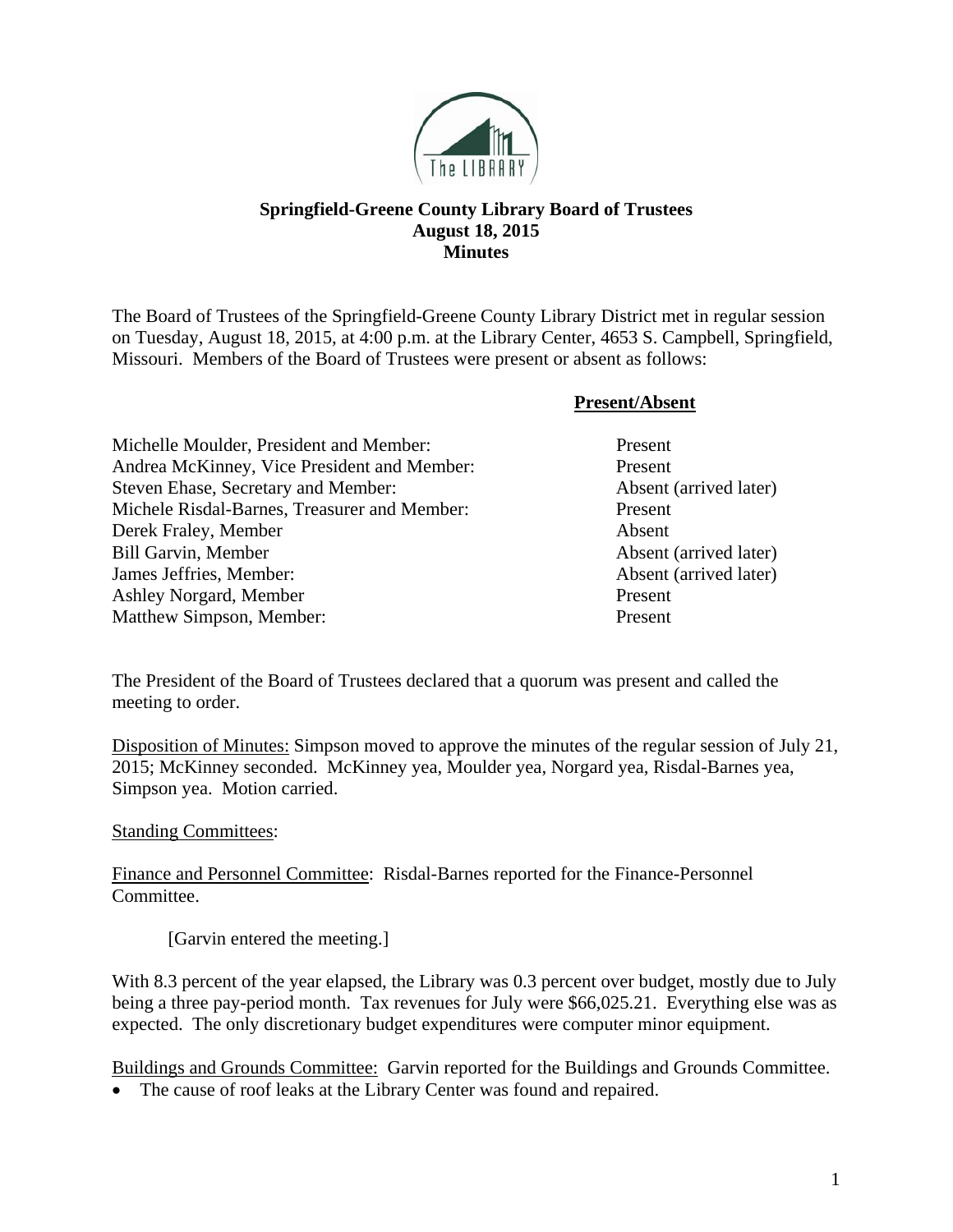- The ADA stall in the men's bathroom at the Library Center concourse was repaired.
- The gate at the Library Center staff parking lot will be repaired. It has been out of service since winter.
- The Library Station parking lot purchase was completed on July 20, 2015.
- The Ash Grove branch now has hot water. They also now have an intercom to serve the ADA entrance to the branch, allowing better service and accessibility for patrons.
- Awnings for the staff entrances to the Library Center and the Library Station have been ordered.
- The Park Central Branch now has some additional office and break space through a lease with the Creative Foundry. This arrangement also provides a common area with a kitchenette and a board room for staff meetings, breaks, and interviews.
- The delivery van was hit by an uninsured motorist, and the insurance company is pursuing the uninsured driver for damages, including the \$500 deductible that the Library paid.

[Jeffries entered the meeting.]

[Ehase entered the meeting.]

- The Republic Branch landlord Shelli LaRue will meet with Cooper to discuss monthly lease rates and a payoff amount for possible purchase of the property.
- The committee discussed the ReNew Brentwood timeline created by Associate Director Jim Schmidt. A Google doc was created to share the information with staff.
- As part of the ReNew Brentwood project, a new automated materials handling system is being considered. The system will be installed at the Brentwood Branch Library as a pilot project for future installations at the Library Center and the Library Station.

Programs-Services-Technology Committee: Norgard reported for the Programs-Services-Technology Committee. The committee met on August 12, 2015 and heard from IT Manager David Patillo about the initiative for Wi-Fi hotspots for public checkout. Patillo will also make his presentation later in the meeting.

Report of the Director:

- Beginning September 1, 2015, patrons will have access to online magazines through Zinio. The Collection Services Department will host drop-in training for staff on August 20 from 9-11:30 and at the Library Station from 1-2. Cooper invited board members to attend if they are interested.
- Beginning in the fall, the Greene County Health Department will provide free blood pressure screenings at the Library Station, Midtown Carnegie Branch Library, and Park Central Branch Library. The Health Department has been offering this service at some outdoor neighborhood spots but needs to move inside during the cold months.
- The first growing season for the Heirloom Seed Library had 2,020 seed packets checked out. A seed saving class will be held in August with a session at each of the seed library locations. The next step will be an evaluation of the program, accepting saved seeds, and making plans for next year's Heirloom Seed Library.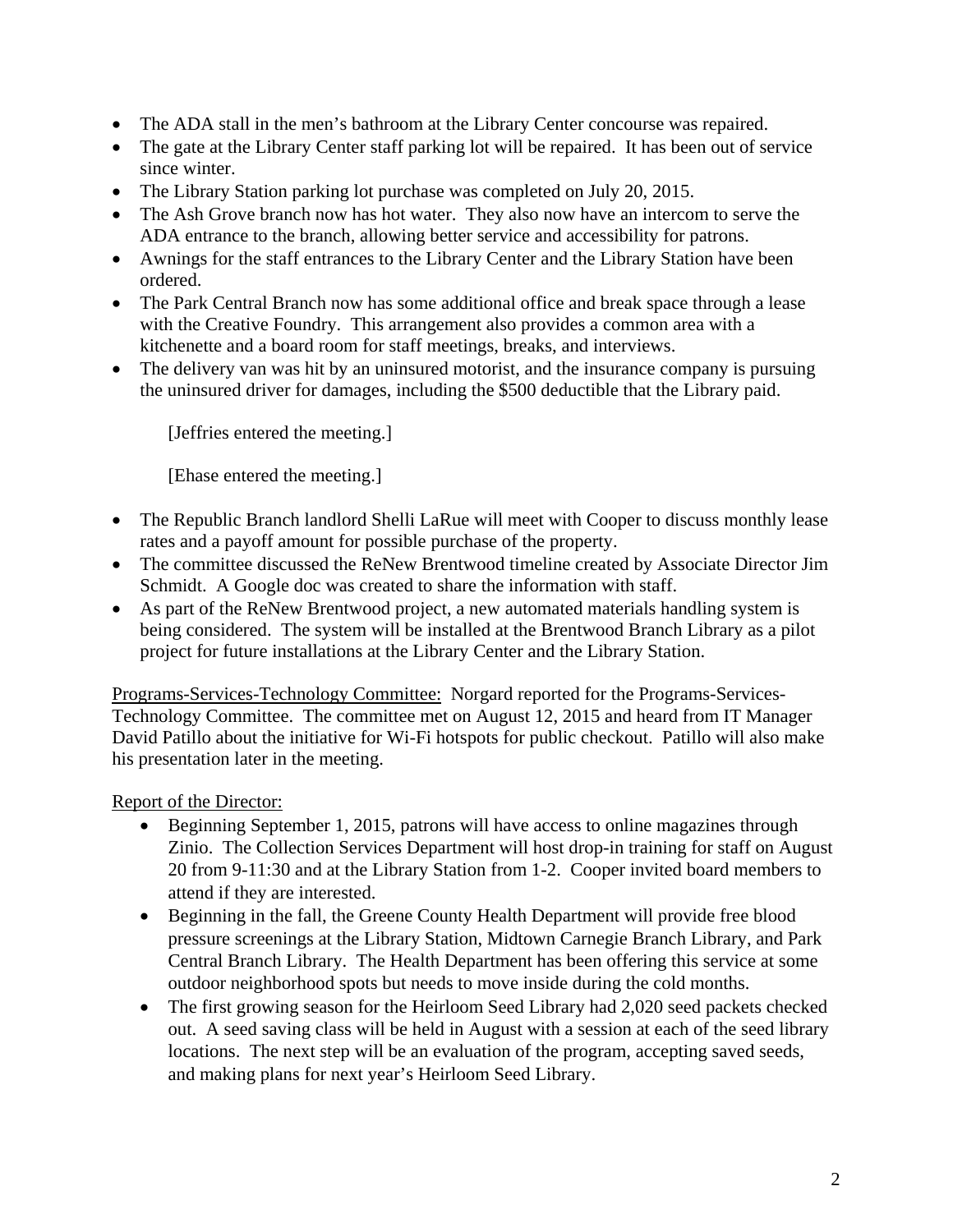- The first Between Friends Gift Shops sidewalk sale on July 23 took in sales of \$3,704.06 and an additional \$1,061.68 sold that day in the Library Center shop. It may become an annual event.
- The E-rate Category 2 funding totaling \$216,028.50 that the Library was recently awarded will be used to upgrade network infrastructure including firewalls, switches and Wi-Fi access points.
- Staff will be working with the City of Springfield on its Action Plan to address the issues recently raised in the Community Listen, a series of neighborhood meetings at Springfield schools.
- The Smithsonian National Museum of African American History and Culture has requested permission to use a photograph from the Library's Frisco digitization project in its permanent gallery, "Defending Freedom, Defining Freedom: The Era of Segregation, 1876-1968." The photograph will be reproduced to approximately 16 inches by 20 inches. The museum will open to the public in the fall of 2016.
- Staff member Stephanie Ruhe will serve a three-year term as a functional expert for the Innovative Inn-Reach Users' Group.
- The Library is making progress on the goal to increase self-check usage to 70 percent. The Republic Branch's self-check circulation went from 8 percent to 29.69 percent after the area was rearranged and additional self-check machine was installed. Grant-funded self-check machines are expected to be installed at the Midtown Carnegie Branch around the first of September.

Foundation Update: Richardson reported that the Brentwood capital campaign has received a challenge pledge from the Friends of the Library, pledging to match every dollar raised during the public phase of the campaign, up to \$200,000. The public phase kickoff event will be on September 20, 2015 from 2 to 4 p.m. and will include music, entertainment, free food, booths and activities for children. Announcements of pledges received will occur at 3:00 p.m. Richardson suggested that the board may want to consider changing the donation amount for naming rights to possibly \$1 million, if the situation arises. A major donor will be asked for additional money next week, and could reach the \$1 million level. The Buildings and Grounds department is working on a display that will show the level of donations. The Friends have agreed to transfer their naming rights to the new Brentwood community room. There will be a fund raising event at 11:30 a.m. to 1:30 p.m. on Sunday, November 8 at the Aviary to benefit the Library Foundations' unrestricted funds. The price will be \$50 and include a brunch, cooking and crafts demonstrations, and a silent auction.

Board Education: IT Manager David Patillo presented information on a proposed initiative to provide Wi-Fi hotspots for check-out. The goal is to meet the needs of the community who are not connected to the internet, bridging the digital divide. The loan period is tentatively planned for 30 days, and if not returned, the patron would be billed and the device deactivated. Settings could not be changed, and there would be filtering to meet CIPA (Children's Internet Protection Act) requirements. Data use would be unlimited. The IT department is testing signal strength on the devices, and will test the process on 20 select patrons before going live in approximately sixty days (around mid-October). The Springfield-Greene County Library would be the only one to accomplish the initiative with its own operating budget rather than grant funds.